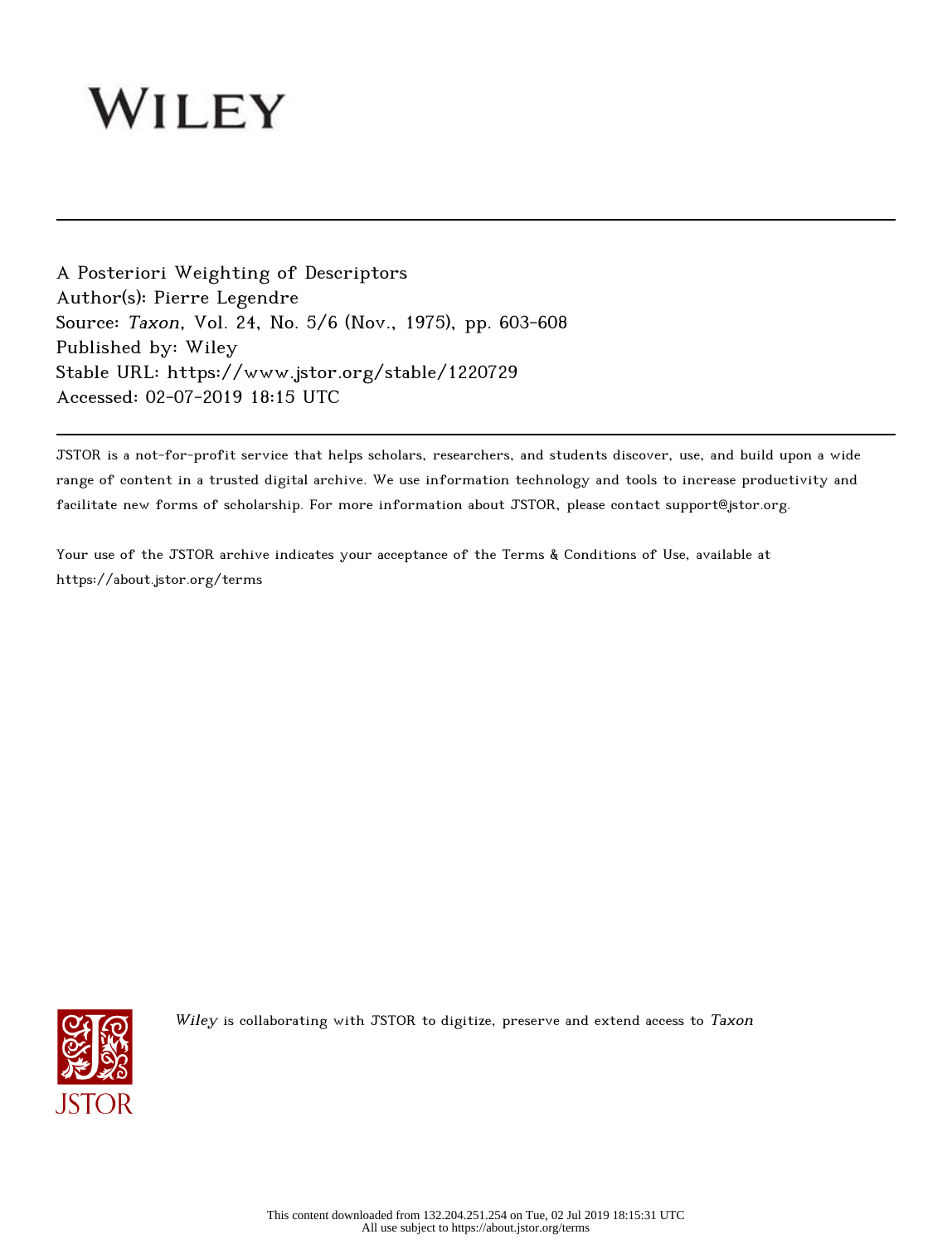## A POSTERIORI WEIGHTING OF DESCRIPTORS

## Pierre Legendre\*

#### Summary

 The Adansonian and the more traditional taxonomic principles may be combined in an iterative information-seeking strategy of classification. Uniqueness is not a property of biological classifications, and even the wishfully fundamental principle of parsimony has not brought to taxonomy the strong basis on which uniqueness could rest. On the other hand, it can be shown that descriptors have different values along the scale of taxonomic categories, and that different descriptors have different values for the same partition. It is then suggested that an ideal taxonomic treatment should begin with a large body of equally weighted descriptors, and lead to deletion, re-structuring and a posteriori weighting of the descriptors, through recognition of the main clusters and a measure of the contribution of each descriptor to each partition of the objects. The analysis could then continue, for each partition independently, by an iteration between clustering, discrimination and weighting, until stability is reached.

#### Résumé

 I1 est possible de combiner les principes d'Adanson avec ceux de la taxonomie classique, en une strategie iterative qui ameliore a chaque cycle la classification produite. Les classifications biologiques n'ont pas la propriete d'unicite; meme le principe de parcimonie, que l'on a voulu fondamental, n'a pas apporté à la taxonomie cette base sur laquelle on aurait pu rechercher des classifications uniques. D'autre part, on peut démontrer que les descripteurs n'ont pas la même valeur tout au long de l'échelle des categories taxonomiques, et que differents descripteurs ont aussi des valeurs differentes pour une même partition. Un traitement taxonomique idéal devrait donc débuter avec un grand nombre de descripteurs a poids egaux, mais permettre par la suite de laisser tomber, de re-structurer ou d'attribuer a posteriori des poids aux descripteurs, après que l'on ait reconnu les principaux groupes d'objets et que l'on ait mesuré la contribution de chaque descripteur à chacune des partitions des objets. L'analyse pourrait alors se poursuivre de facon independante pour chaque partition, par un cycle: groupement des objets, discrimination, et modification du poids attribué à chaque descripteur, jusqu'à ce que l'on en arrive à une solution de stabilité.

#### Introduction

 As a contribution to the discussion about the validity of the Adansonian principles for numerical taxonomic studies, we would like to present hereafter a reconciling point of view concerning an iterative process that achieves stable classifications. Indeed, in the past decade or so, there has been an increasingly large body of conflicting literature relative to this quarrel, which could be resolved by considering the positive contribution of each of the opposing strategies to stabilization of a classification.

 <sup>:</sup> Centre de recherche en sciences de l'environnement, Universite du Quebec a Montreal, B.P. 8888, Montréal, Québec, Canada.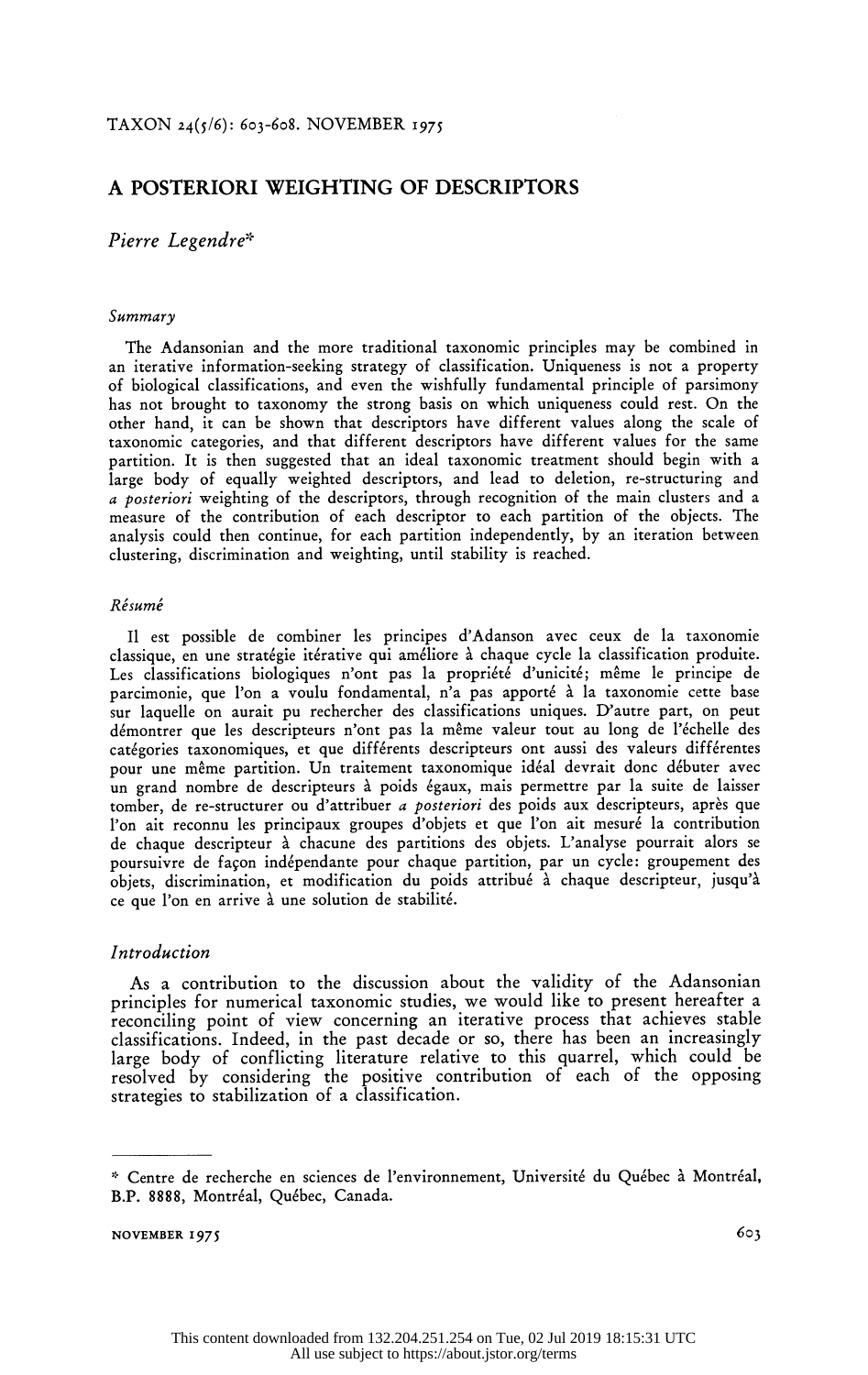## The opponents

 The tenants of a pure Adansonian strategy argue that an objective classification can only be reached if the information is uniformly manipulated. Since the information is found in the descriptors used, a usually large body of descriptors is assembled, and the states of the meristic and metric descriptors are assigned by dividing the range of variation into a number of equal segments. After perhaps a scaling operation (normalization, standardization, etc.), all those descriptors - the most numerous, the best - are used in a non-weighted manner to obtain a classification. It is argued that this constitutes a robust strategy, since it leads consistently to about the same results with the same objects, whatever clustering procedure or descriptor-set might be used.

 Members of the more traditional school of taxonomists counter with the argument that these results are rather a clear demonstration of the robustness of the evolutionary-systematic structure investigated, which manages in some way to survive in spite of all the bad treatments the information has to suffer. Those who share this way of thinking prefer to select "good" characters before proceeding with the similarity computation and subsequent clustering. One way to establish the "goodness" of descriptors is through a preconceived idea of the classificatory value of descriptors, which was the rule in the early ages of taxonomy. Since this preconceived idea originates, at least partly, through intuition or by a decision as to what the final classification ought to be, this approach can be, with reason, accused of circular reasoning. But the goodness of descriptors may also be established through a descriptor analysis, which is the analysis of the structure shared by groups of descriptors through parametric or non-parametric correllation analysis, information-theoretic redundancy measure, principal components analysis, and the like, after which the choice of the descriptors can be determined and their states-structure modified. It is probably descriptors can be determined and their states-structure modified. It is probably through such procedures, carried on by an intuitive process by outstanding pattern-analysts, that good classifications have been produced in pre-computer times, classifications that have survived generations of revisers as well as modern computer testing.

 These instances of "good" taxa may lead the taxonomist to believe that classifications are unique, which needs to be discussed. But first we have to look at the steps involved in classifying.

## The classificatory algorithm

 We can define a classification for a collection of objects (OTU's) as a hierarchical, two-dimensional partitioning of the objects, which characteristically groups in the same sub-collection, for any given partition, the objects obeying the similarity rule which has been chosen and defined. Furthermore, sub collections of a given partition are isolated from one another.

 This definition leaves three variables open: the choice of the similarity rule, of the clustering strategy, and of the information which will be used to represent the objects. Represent, because we cannot use the objects themselves in the classificatory process, and so we have to choose a certain finite number of descriptors (characters, variables, attributes) to represent them, and eventually we have to structure the states of those descriptors in a given way which will remain the same all through the classificatory procedure. The states may be measurements or meristic data, grouped or not, qualitative descriptions of a character, or yes-no data (cardinal, ordinal, interval, nominal or binary).

 Interestingly, it is the choice and structure of the information to be used where most of the discussion occurs, while on the contrary, one may use whatever similarity-rule or clustering-strategy he wishes without generating too much protest against his classification. This may be because the criteria for making a decision as to what similarity-coefficient and clustering-model to choose, are not based upon general principles on which taxonomists could rely. In the case of the

604 TAXON VOLUME 24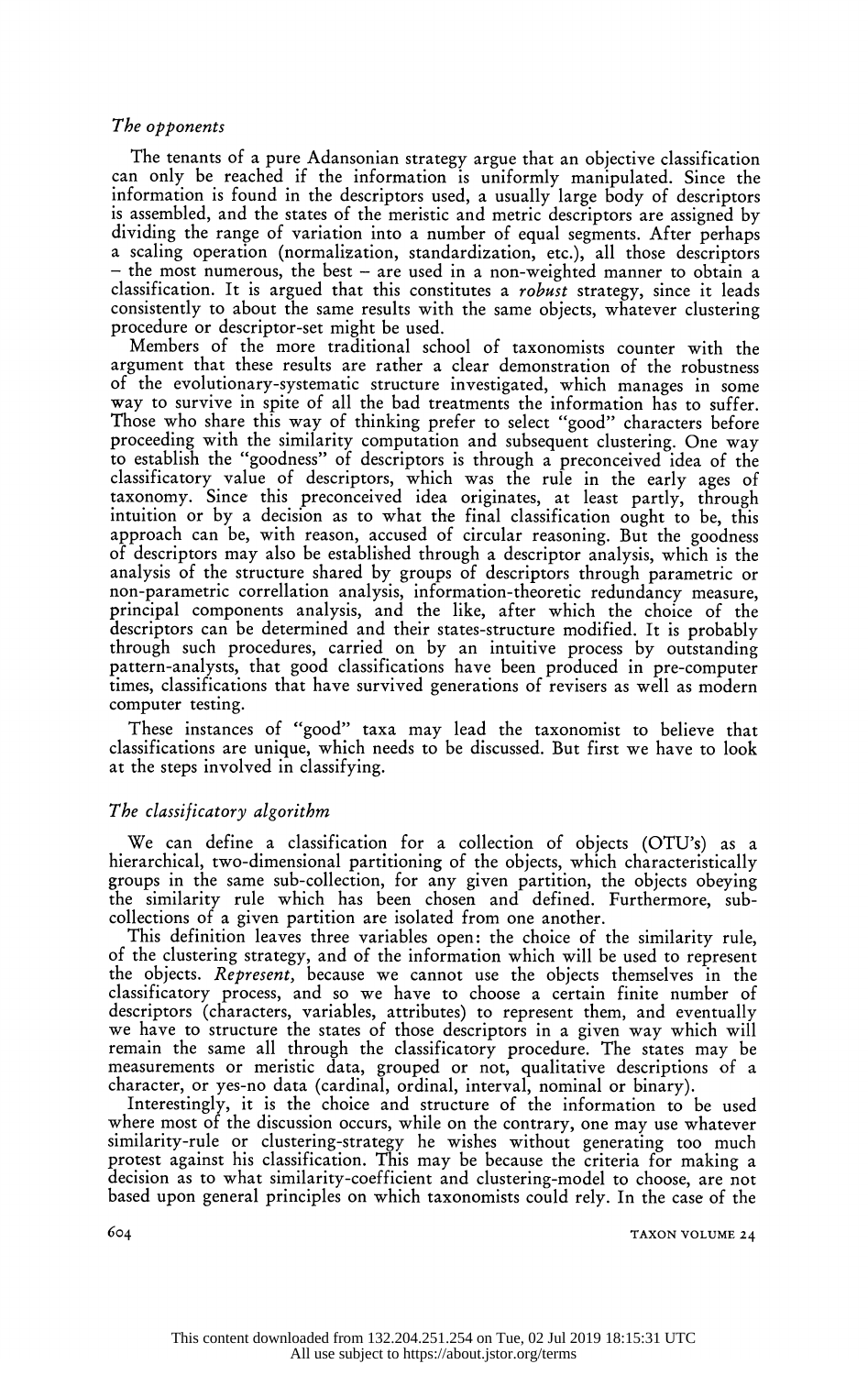structure of descriptors on the other hand, the neo-Adansonian principles, as summarized in Sneath and Sokal (1973: 5) form such a basis on which the discussion can be built. Of course, the clustering strategy as single linkage, complete linkage, or the intermediate solutions proposed by Sokal and Michener (I958), Sneath (1966), Lance and Williams (1967), Clifford and Goodall (1967 corrected and programmed in L. Legendre, 1971), and Shepherd and Willmott (1968), is chosen in relation to the problem at hand, and opposite strategies may give complementary information about the cluster structure. In the same way, the choice of the similarity rule depends on the information structure, since some coefficients are applicable only to binary data, while others do better with continuous or with discontinuous data; it depends also on the nature of the problem, since, for instance, ecology often requires different coefficients than those used in taxonomy. However, as Reyment (1970: 68) puts it, "if one examines the logic behind the concept of the similarity coefficient of the numer ical taxonomists . . ., it soon becomes apparent, that this is an area in which personal opinion is permitted considerable rein".

## Uniqueness

 Let us come back to the question of the uniqueness of classifications, and in particular morphological classifications, since they are the ones concerned with the classificatory algorithm described above. We are not speaking here about the biosystematic strategy of classification which has its own similarity rule based upon reproductive isolation.

 An entity is unique in a given set, relative to given conditions, if, and only if, it is the only member of the set satisfying the conditions. The conditions are then said to determine the element. So, for all the various ways of arranging a group of biological objects, which would also correspond to the definition we have given of a classification, does there *exist* a set of biologically defendable rules which would determine that one and only one of these arrangements is valid? The answer is No. Indeed, there is no *biological* law which could help us to choose between two similarity rules, for instance between the mean character difference rule and Goodall's probabilistic similarity index. The choice of a similarity rule is based on other considerations, the structure of the information available, for one thing.

 In the same way, there is no better biological reason to use a large body of descriptors divided arbitrarily into states of equal width as there is to rearrange descriptor states to get a better redundancy of the information content, for example. And the reason for this is that taxa are not being formed after evolution of all characters at an equal rate, but rather by a cytogenetic process which has little direct relation with the morphological modifications which usually accom pany or follow the appearance of a new taxon. This may be the reason why the principle of parsimony (which was first presented as a representation of the way biologists thought about evolutionary history, and not as a biological principle), otherwise quite appealing to the evolutionary biologist, has never been supported by independent evidence (Cavalli - Sforza and Edwards, 1967; Sneath and Sokal, 1973: 322). It is even disputed by evolutionists and numerical phylogenists, who argue that in real cases, evolution may at best have proceeded in the neighborhood of the most parsimonious path. On the other hand, the wishfully fundamental principle of parsimony, when made operational, can often lead to a multiplicity of computationally equivalent optimal solutions (for example in Estabrook, 1968), showing its incompleteness as a basic rule of evolution. So, as long as we are talking about morphological classifications, we cannot talk of uniqueness, since there does not exist a single set of biologically defendable rules to establish a unique morphological classification. Uniqueness may be sought - at least potentially - only when we consider biosystematic properties like reproductive isolation.

NOVEMBER 1975 605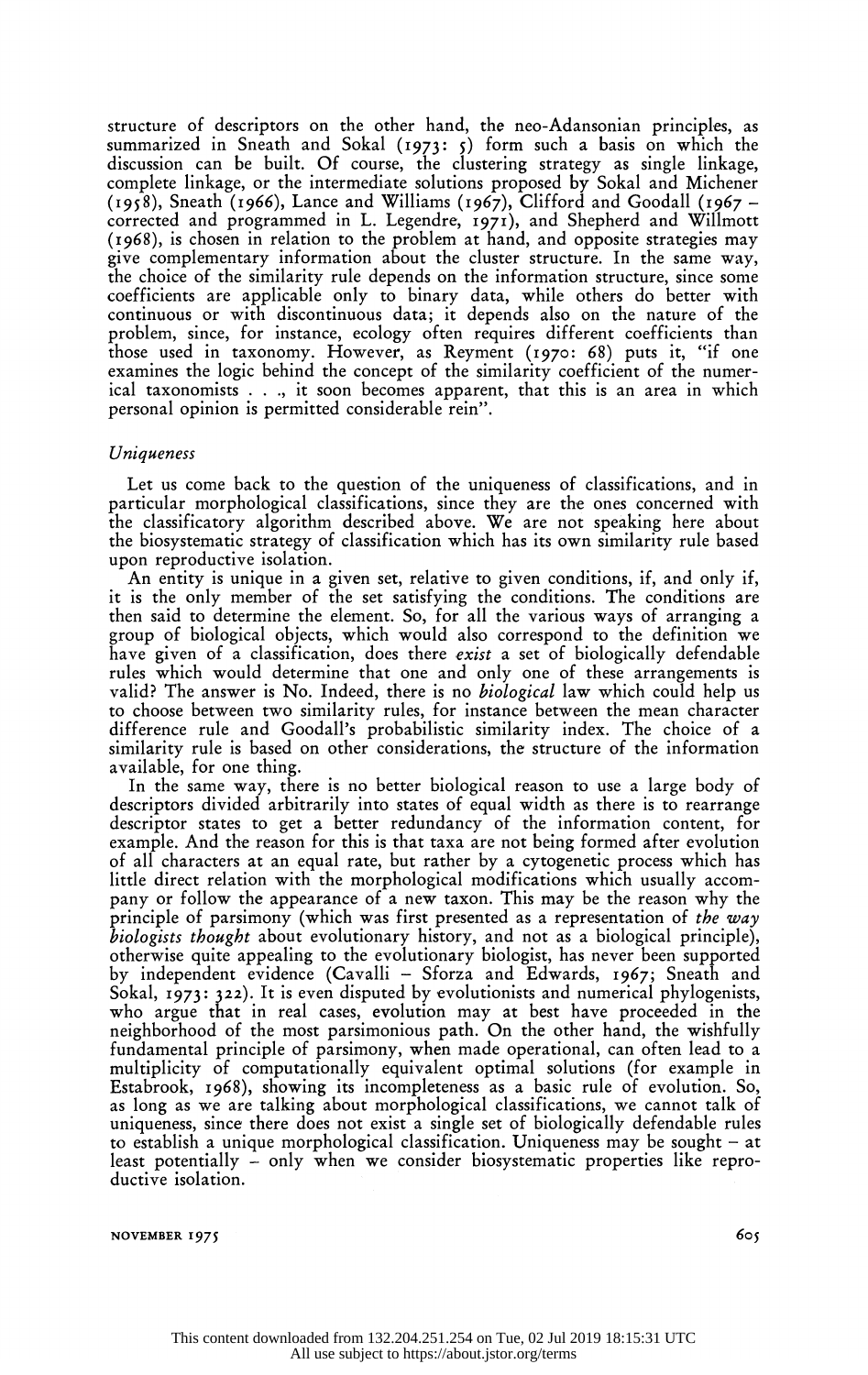## Classificatory value of descriptors

 Another way to look at the problem of the legitimacy of reworking the infor mation structure of the descriptors is to wonder whether all descriptors can really be thought of as having the same classificatory value. Actually, it is common experience to realize that while certain descriptors have a splitting effect at the subspecific level, the splitting is generated by another group of descriptors at the generic level, for instance. This phenomenon is so well known that it has been codified in the old rules of thumb as to which kind of descriptors one must use in the lower, intermediate, and higher categories.

 The phenomenon is easy to test and quantify: given a tree-like classification of a group of objects, let us consider each partition, or category level, just as a descriptor, that is, a single basis of comparison for all the objects under study. I his partition, as a descriptor, can be compared with all the descriptors used in arriving at the classification. Several methods are available for so doing: we could use, for instance, coefficients like Kendall's Tau or Spearman's r, or we could measure the information they share through conditional entropy. Whatever the descriptor analysis tool we use, it becomes possible after such a study to rank all the descriptors for their contribution to the given partition. It becomes clear then that all the descriptors do not have the same classificatory effect for a given category level, and that the same descriptors vary as to their classificatory power on the category scale. Accordingly, the so-called non-weighting strategy, which consists actually in attributing a weight of exactly i.ooo (Moss, I972) to every descriptor, has no better theoretical grounds than weighting in any other way.

 Non-weighting or equal weighting, as the final strategy of a classificatory process, is strictly applicable only when in a small taxonomic group, all components have diverged at exactly the same rate with respect to aspects of their morphology.

 The way around these difficulties used by the statisticians has been to consider a much larger group of descriptors than used by the classical biologist, with the hypothesis that, if one uses a large enough body of descriptors, the "splitting" and "lumping" inherent in and due to inappropriate choice or structuring of certain descriptors, will cancel each other and what will emerge will be the "true" taxonomic structure, more descriptors leading to stability.

 But if we consider for a moment well-known biological phenomena such as cryptic taxa, or, on the other hand, polymorphic taxa, such a treatment would not lead to the "right" structure, at least from the phyleticist's point of view. In this case, proper weighting seems essential to get the right relationships.

 Another advantage is that a larger body of descriptors is less likely to convey the idiosyncracies of a worker than a small number of descriptors carefully chosen and structured. Others advocate however, that a "competent biologist" can do a better job at discovering and meaningfully structuring the information characterizing the objects, since he can use his experience and that of his colleagues for doing so.

## Iterative procedures

 We believe that those seemingly diverging points of view represent in fact two phases of a taxonomic treatment, and that an ideal procedure would iterate between clustering of objects and re-examining the structure of the descriptors, beginning with a non-weighting cycle (large body of equally weighted descrip tors), and going on to reworking the taxonomic information by deletion, re structuring descriptor states, and eventually weighting a posteriori.

 Even though we are not always dealing with cryptic, polymorphic or otherwise "head-shrinking" problems, we have to consider that the ideal situation for non-weighting, mentioned above, is not encountered any more often, so that a certain amount of weighting might always be appropriate, althoug not always essential because of the robustness of the underlying biological phenomenon. To

606 TAXON VOLUME 24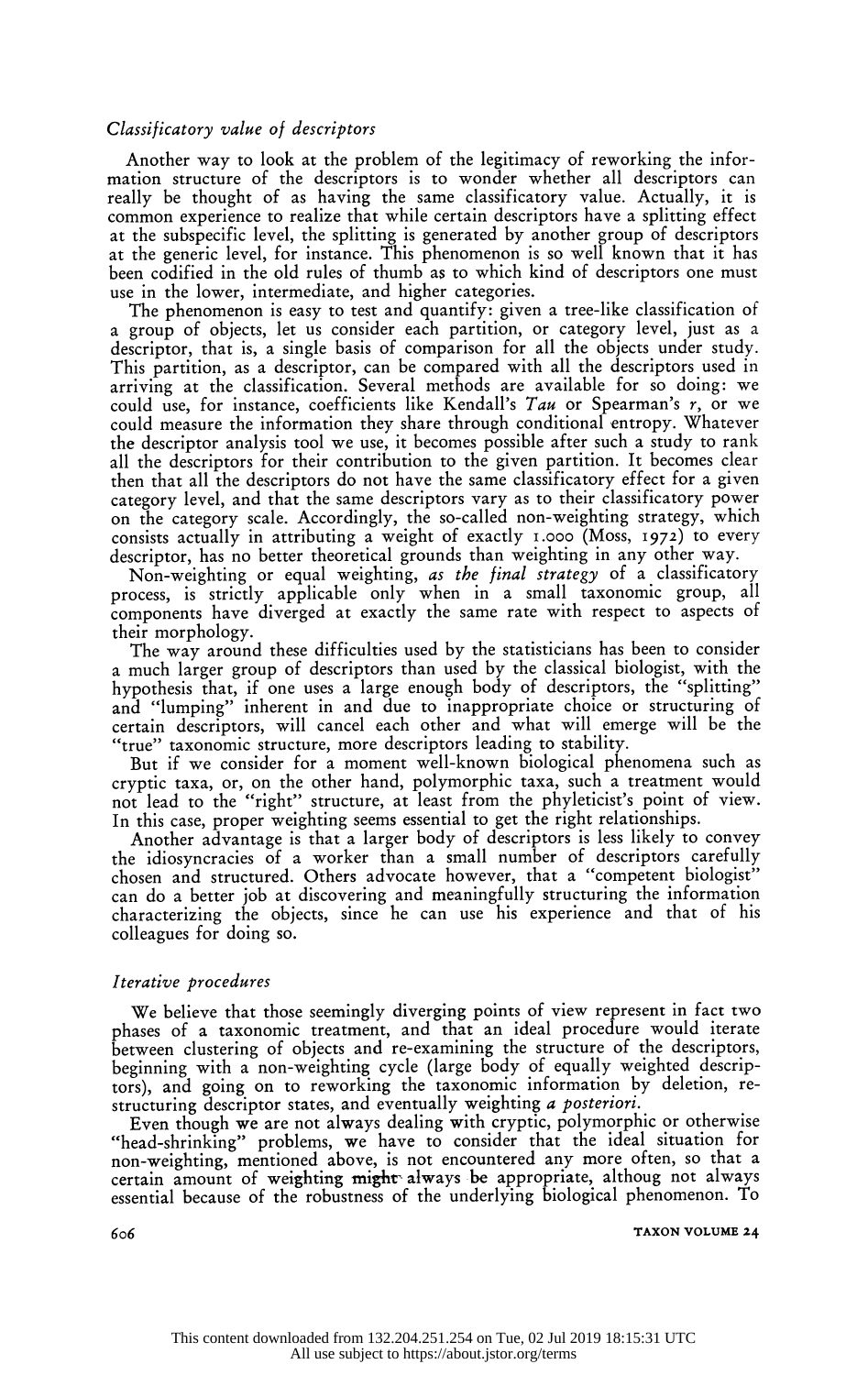achieve this weighting, it may be necessary in extreme cases to bring in bio systematic evidence, but we would like to submit that in most cases we can do without it, and that an iterative classificatory procedure might enhance the already existing automated processes enough to produce phenetically based classifications which are also phyletically meaningful. At this point, of course, we have lost our distinguished phenetically-minded colleagues who, like Jardine and Sibson (1971), believe that a phenetic classification cannot also convey phyletic information.

 "Many numerical taxonomists express almost as a dogma the requirement that all attributes be equally weighted. If their meaning is examined more closely, however, it is found that they are really arguing against arbitrary weightings depending on preconceptions as to the taxonomic value of different attributes, rather than for strictly equal weighting" (Clifford and Goodall, I967: 503). Indeed, numerical taxonomy is meant to be an objective process, and the computer must not be used as an excuse to camouflage an already preconceived classification. Computer processing does not make *per se* a method more objective: only the algorithm can be thought of as more or less objective.

 There is no question that no-weighting is quite acceptable at the beginning of the classificatory process, to clear up the picture. It is important to recognize at this point, however, that even though the characters may be unweighted, or equally weighted, the information they carry is weighted in varying degrees depending on it being common to several descriptors (Legendre and Rogers, 1972: 585). An example of an information-generating iterative procedure would be as follows:

 I- A numerical taxonomic study could begin with a study of the structure of the information shared by groups of descriptors by parametric or non-param etric correlation analysis, information theoretic redundancy measure, or the like. This is followed by a first structuring of the descriptors into states, trying to make all the pieces of information as equally weighted as possible. This could also mean, for instance, eliminating those descriptors that are largely or completely redundant to others. This is followed by a first clustering, based on largely unweighted information through an appropriate similarity measure.

 II- In a second step, all the descriptors are taken back into the study, and only the objects which cluster nicely at the levels considered to correspond to the main partitions (systematic levels), are used as the nuclei of a discriminant or canonical analysis. This gives a weight to each descriptor, for every partition considered. Measures of correlation or of information theoretic redundancy could be used in place of discriminant analysis to determine how much each descriptor contributes to the given partition.

 III- This is followed by a clustering for each one of the partitions, weighting the descriptors according to the way they contribute to the given partition. Descriptors which do not contribute significantly to a partition can be eliminated or re-structured before this clustering phase. All the objects are used here, and those which had been eliminated from step II should be expected to cluster more easily now, if they do pertain to the clusters so defined.

 IV- Steps II and III can be repeated until stability is reached. A test of stability could be based on  $I$ ) the elements present in each cluster at iterations (i) and  $(i + 1)$ , and 2) on a measure of the information shared by the same partition at iterations (i) and  $(i + 1)$ .

## Conclusion

 An iterative procedure such as this one has several advantages over the more traditional batch treatment of the information.

 I. It has its own intrinsic logic, which uses and reconciles seemingly contradictory points of view about weighting or non-weighting of information, in a progressive iterative procedure.

2. It goes beyond the myth that complete information can be obtained about a

NOVEMBER 1975 607